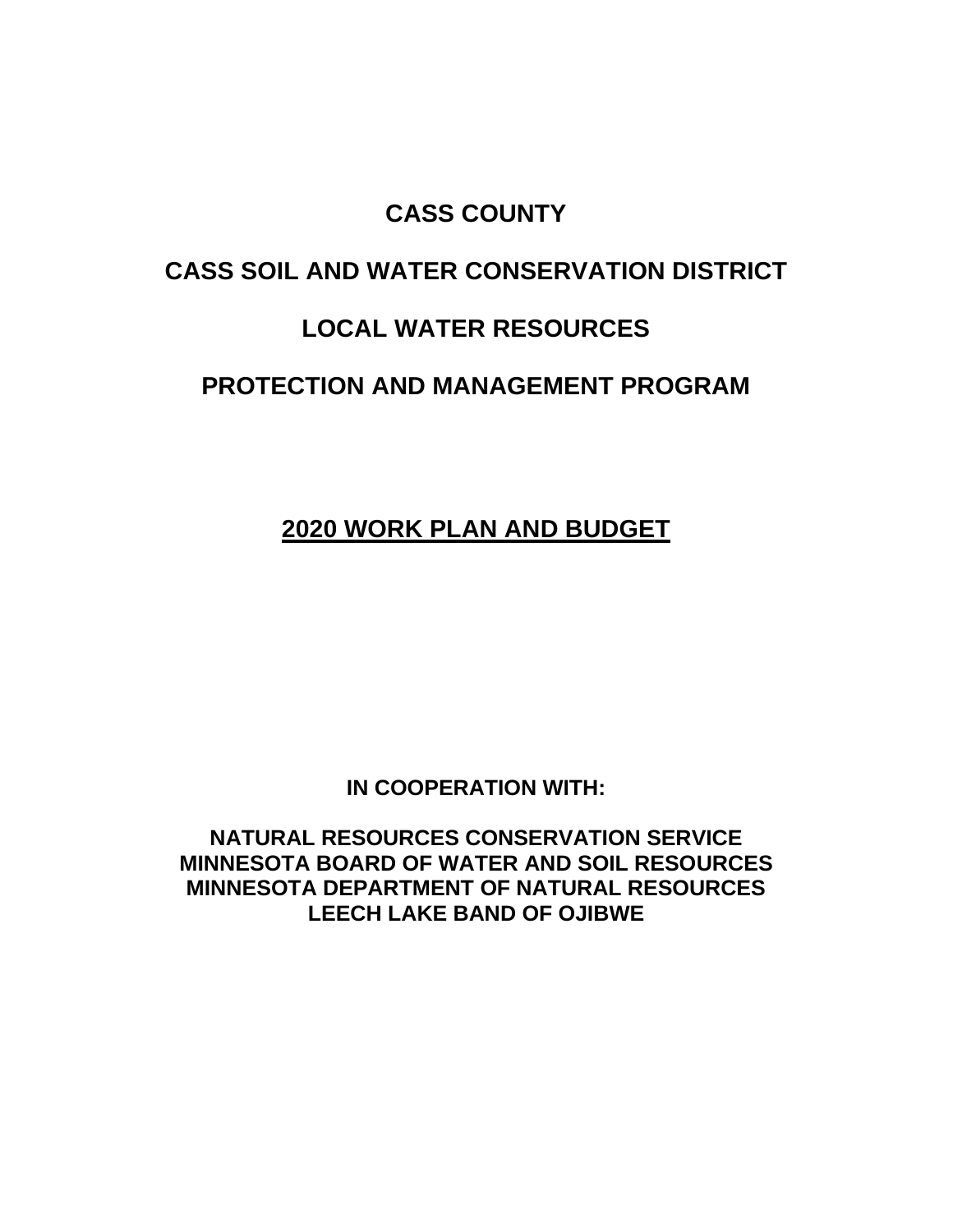### **CASS SWCD MISSION STATEMENT**

**It is the mission** of the Cass Soil and Water Conservation District to provide leadership and technical assistance to landowners and cooperating agencies in the wise use, conservation, and management of Cass County's natural resources.

### **DISTRICT SUPERVISORS AND STAFF**

District Board:

Dave Peterson, Chairperson Ken LaPorte, Vice Chairperson Jim Ballenthin, Secretary Will Pehling, Member Tom Kuschel, Treasurer

District Staff:

John Ringle, District Manager Brenda Davis, District Clerk Kelly Condiff, Natural Resource Professional and Shoreline Specialist Levy Bergstrom, AIS Program Manger

\*--Cass SWCD has a Shared Service Agreement with the Cass County Environmental Services Department for employee services, and administrative and logistical support.

### **SUMMARY**

Cass County's Comprehensive Plans and Comprehensive Watershed Management and protecting plans serve as the workplans for the Cass SWCD. These plans list education & information, monitoring & data collection, inventory & mapping, land & water treatment, and regulation & ordinance activities to be undertaken in 2020 and/or carried over from 2019. A copy of the Cass County Comprehensive Local Water Plan, Leech Lake River Comprehensive Watershed Management Plan, and the Pine River Comprehensive Watershed Management Plan are available on our website at: <http://www.co.cass.mn.us/index.php>

# **COST-SHARE FUNDS ALLOCATED**

### **HIGH PRIORITY EROSION AND STORMWATER PROBLEMS**

| <b>Shoreline Erosion</b>                          | \$33,347 |
|---------------------------------------------------|----------|
| <b>Residential Development Stormwater Control</b> | \$15,000 |

**Private Forest Management Plans 1998 520,000** 

TOTAL \$68.347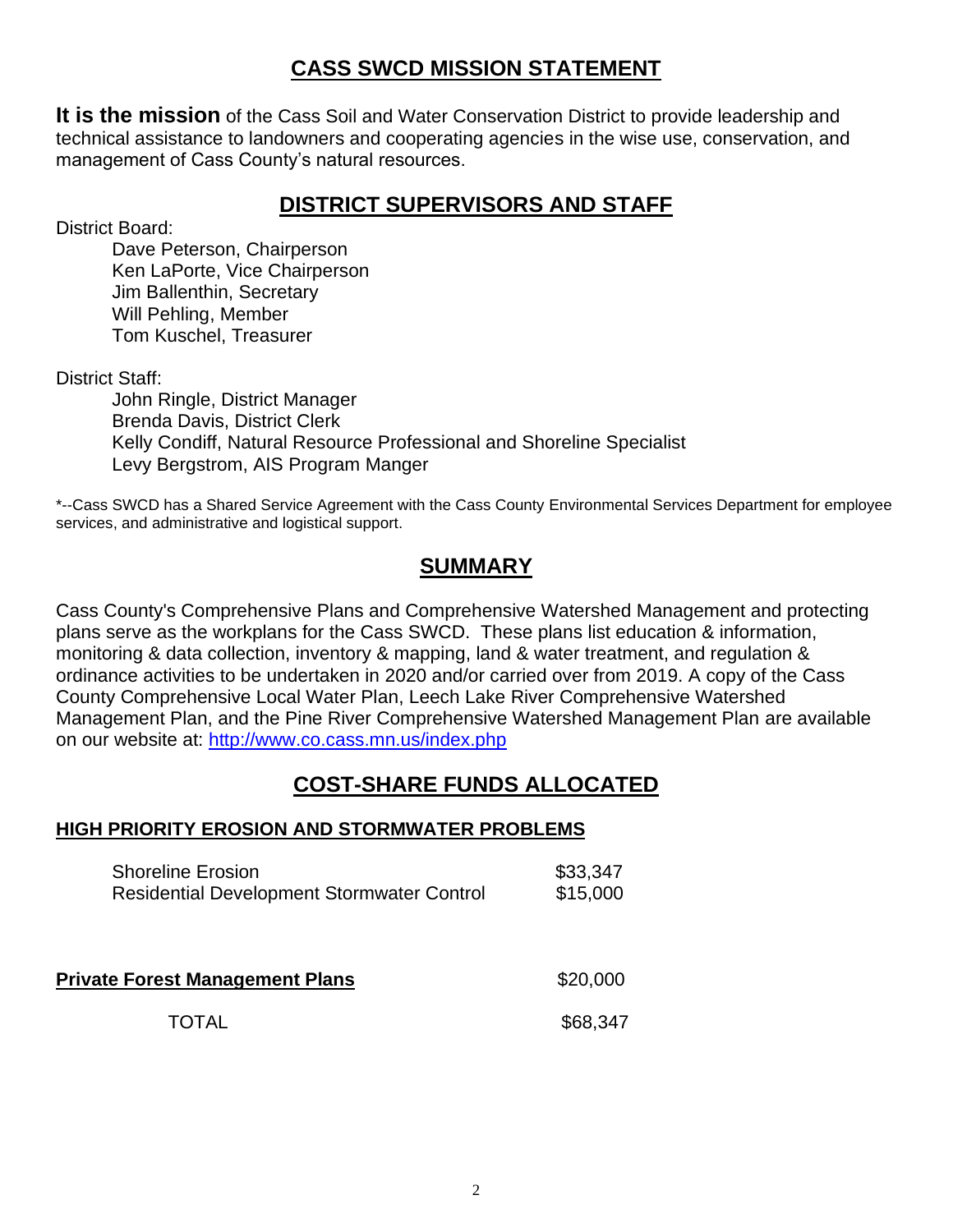### **HIGH PRIORITY AREA DESIGNATIONS**

### **Culvert Inventory**

Cass SWCD is working closely with townships and other LGU's to locate and inventory existing culverts. The purpose of this to re-establish connectivity, reduce erosion and improve channel stabilization. This priority was identified the Leech Lake Comprehensive Water Management Plan (LLCWMP), and Pine River comprehensive Management Plan (PRCWMP). To date, 20 plus townships have sent in culvert location maps. It is the goal of the program to create and complete a county-wide database showing all culvert locations and identify any and all issues associated with them. The SWCD will make cost sharing available for engineering and replacement.

#### **HIGH PRIORITY SEDIMENTATION and STORMWATER MANAGEMENT**

Areas as identified in the Cass County Local Water Plan, Leech Lake River Comprehensive Watershed Management Plan, Pine River Comprehensive Management Watershed Plan, Mississippi - Grand Rapids WRAPS plan, and Mississippi Headwaters WRAPS plan where the district can show that sediment delivery occurs from the watershed, or direct conveyance such as a storm sewer or impervious surface discharging to county waters. Highest priority will be given to lakes, wetlands, or water courses as identified in the plans identified above. Stormwater Management, including buffers, impervious surface reduction and rerouting of overland flows, is an area of specific concern.

#### **Leech Lake River Comprehensive Watershed Management Plan**

Upon completion of the 1W1P Planning process, a memorandum of agreement between Cass and Hubbard counties and the associated SWCD's was developed for plan implementation. Eleven HUC 10 Priority watersheds were identified in the planning process. These 11 watersheds will be the focus of implementation projects in 2020 and 2021. This will be a source of dedicated biennial funding specifically for the use within the Leech Lake River Watershed. Many projects will be an extension of current Cass SWCD cost share programs.

#### **Pine River Comprehensive Watershed Management Plan**

Upon completion of the 1W1P Planning process, a memorandum of agreement between Cass and Crow Wing counties and the associated SWCD's was developed for plan implementation, 4 HUC 10 Priority watersheds were identified in the planning process. These 4 watersheds will be the focus of implementation projects in 2020 and 2021. This will be a source of dedicated biennial funding specifically for the use within the Pine River Watershed. Many projects will be an extension of current Cass SWCD cost share programs.

#### **Private Forest Management Assistance**

Cost-share funding is available to assist forest owners of non-industrial private forests to develop a Forest Management Plan to increase habitat value for wildlife and water quality protection. We anticipate continued funding for Forest Management Plans for property owners throughout Cass County with the highest priority going to targeted watersheds identified in the Local Water Plan and Comprehensive Watershed Management Plans. Upon completion of a Forest Management Plan, the Cass SWCD has additional cost-share funding available to implement small woodlot timber stand improvement practices such as selective harvest, thinning, brush shearing, management of terrestrially invasive plant species, and selective planting to benefit wildlife and reduce erosion and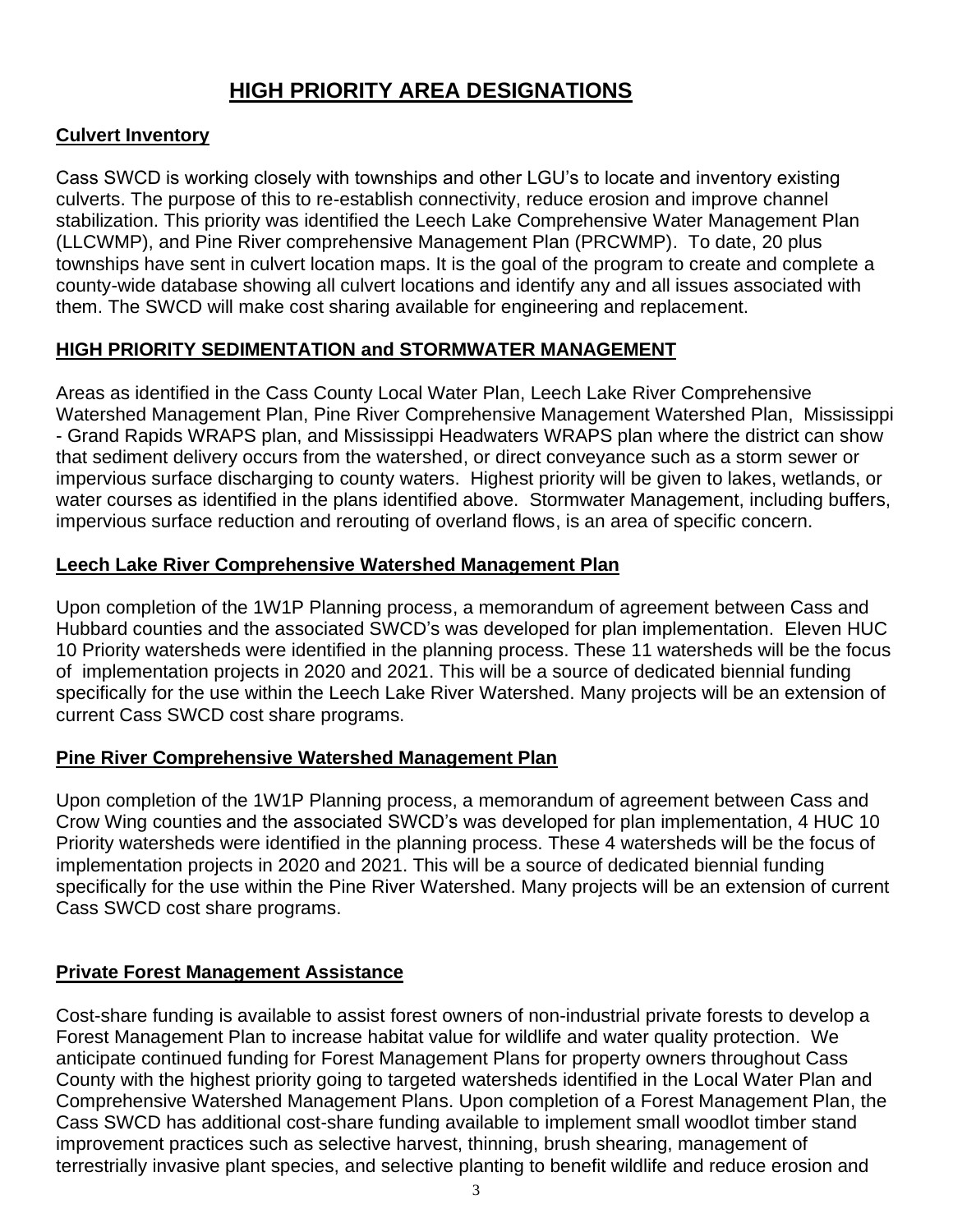sedimentation. Forest plans will also be reviewed to suggest further implementation opportunities to benefit wildlife and water quality.

Current policy on Private Forest Management (PFM) Plans cost-shared by the Cass SWCD is: 1) SWCD will pay the certified plan writer \$8.00 per acre for acreage eligible to be enrolled under 2c or SFIA, not to exceed \$1000 or 120 acres, and 2) Cass SWCD retains the right to increase payment and acreage amounts if parcels exceed 120 acres and are located in priority watersheds shown in the Local Water Plan, Leech Lake Comprehensive Water Management Plan or the Pine River Comprehensive Management Plan.

### **AIS Program Delivery**

Cass SWCD was designated by the Cass County Board of Commissioners to administer the State funded AIS prevention program dollars that are annually allocated to individual counties. The focus of the Cass SWCD AIS Program is to prevent the spread of AIS and educate the public about its spread. The District annually sets a budget for this program.

| <b>Cass Soil and Water Conservation District--F.Y. 2020 Budget</b><br><b>Revenues</b> | FY 2019                 | 2019 Actual            | FY2020       |
|---------------------------------------------------------------------------------------|-------------------------|------------------------|--------------|
|                                                                                       |                         |                        |              |
| Intergovernmental                                                                     |                         |                        |              |
| <b>County Contribution</b>                                                            | \$14,400.00             | \$7,250.00             | \$7,250.00   |
| <b>BWSR Cost Share 2018</b>                                                           | \$8,347.00              | \$8,347.00             | \$8,347.00   |
| <b>BWSR Cost Share 2019</b>                                                           | \$8,347.00              | \$8,347.00             | \$8347.00    |
| <b>BWSR Cost Share 2020</b>                                                           |                         | \$8,347.00             | \$8347.00    |
| <b>BWSR General Services</b>                                                          | \$18,275.00             | \$36,330.90            | \$18,275.00  |
| Buffer Law2017                                                                        | \$6,337.55              | \$6,337.55             |              |
| Buffer Law 2018                                                                       | \$10,000.00             | \$10,000.00            | \$6337.55    |
| Buffer Law 2019                                                                       | \$10,000.00             | \$10,000.00            | \$10,000.00  |
| Buffer Law 2020                                                                       |                         |                        | \$10,000.00  |
| <b>Easement Delivery</b>                                                              | \$0.00                  | \$8,000.00             |              |
| <b>Tullibee Lake</b>                                                                  | $\overline{$20,000.00}$ | \$20,000.00            |              |
| Local Capacity 2016                                                                   | \$1899.43               | \$1,899.43             |              |
| Local Capacity 2020                                                                   |                         |                        | \$132,586.00 |
| Local Capacity 2019                                                                   | \$110,000.00            | \$114,400.00           | \$64,400.00  |
| Local Capacity 2018                                                                   | \$74,400.00             | \$74,400.00            | \$74,026.64  |
| Local Capacity 2017                                                                   | \$60,000.00             | \$60,000.00            |              |
| Total Intergovernmental                                                               | \$342005.98             | \$373,658.88           | \$347,916.19 |
| Miscellaneous                                                                         |                         |                        |              |
| <b>Well Monitoring</b>                                                                | \$720.00                | \$720.00               | \$720.00     |
| Interest                                                                              | \$475.00                | \$582.00               | \$582.00     |
| Miscellaneous Reimb                                                                   | \$10,000.00             | \$10,000.00            | \$10,000.00  |
| AIS Program Admin                                                                     | \$6,000.00              | $\overline{$6,000.00}$ | 6,000.00     |
| <b>Total Miscellaneous</b>                                                            | \$17,195.00             | \$17,302.00            | 17,302.00    |
| <b>TOTAL REVENUES</b>                                                                 | \$359,200.00            | \$390,960.88           | \$365,218.19 |
|                                                                                       |                         |                        |              |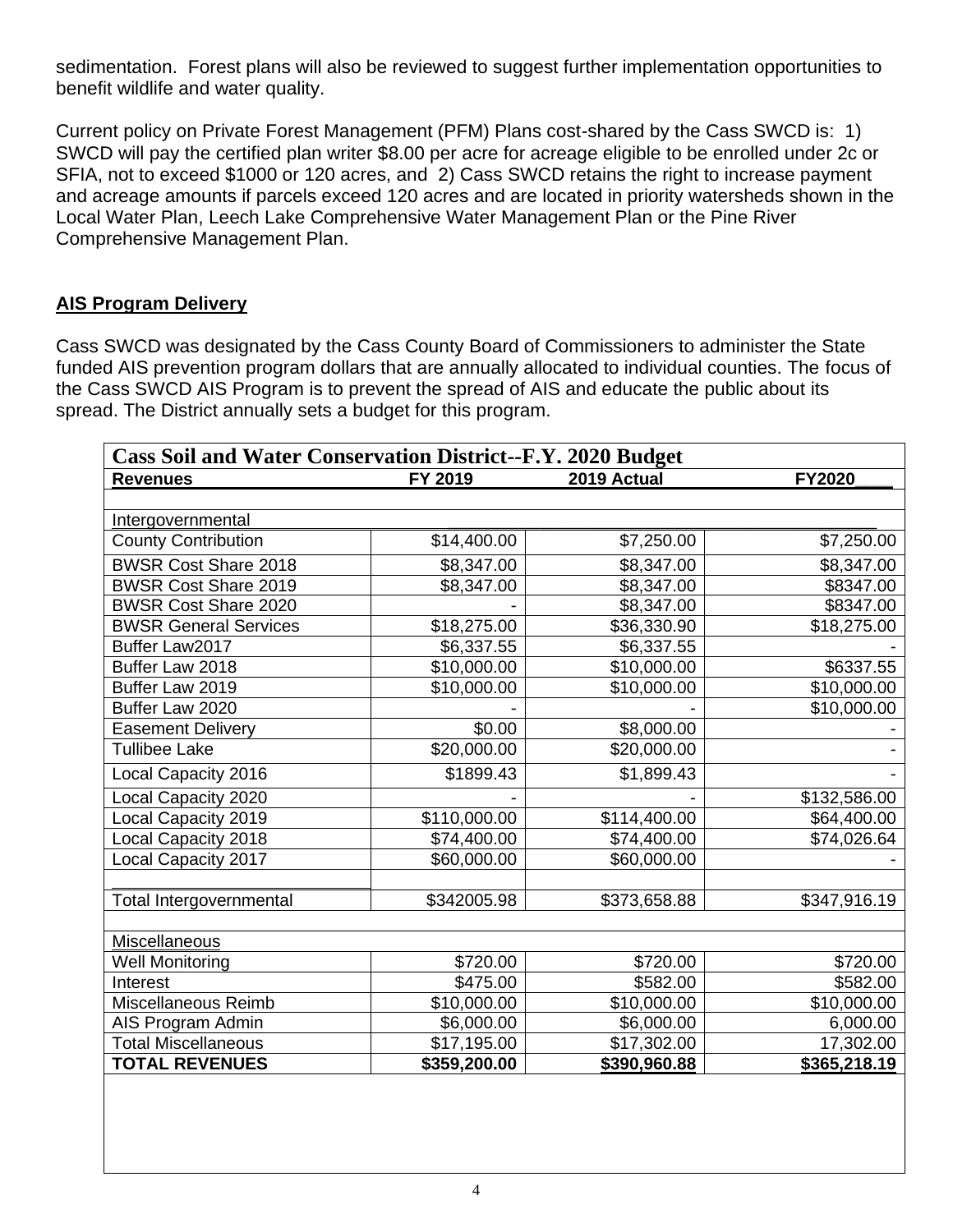| <b>Expenditures</b>                           | FY 2019                  | 2019 Actual  | FY 2020      |
|-----------------------------------------------|--------------------------|--------------|--------------|
|                                               |                          |              |              |
| <b>District Operations/BWSR Service Grant</b> |                          |              |              |
| <b>Supervisor Services</b>                    | $\overline{$17,000.00}$  | \$17,351.14  | \$17,000.00  |
| <b>Professional Services</b>                  | \$2,350.00               | \$112.00     | \$2500.00    |
| <b>Supervisor's Expenses</b>                  | \$1,400.00               | \$236.86     | \$1,400.00   |
| Education                                     | \$2,200.00               | \$755.00     | \$2,200.00   |
| <b>Employee Expenses</b>                      | \$1,000.00               | \$510.59     | \$1,000.00   |
| Fees, Dues, Subscriptions                     | \$6,600.00               | \$4,938.87   | \$6,600.00   |
| Insurance                                     | \$2,400.00               | \$1,996.00   | \$2,400.00   |
| <b>Office Expenses</b>                        | \$2,100.00               | \$2,716.98   | \$2,100.00   |
| Other                                         | \$0.00                   | \$1,781.74   |              |
| <b>Total Dist. Operations</b>                 | \$35,050.00              | \$30,908.04  | \$35,200.00  |
|                                               |                          |              |              |
| <b>Project Expenditures</b>                   |                          |              |              |
| <b>BWSR Cost Share 2018</b>                   | \$8,347.00               | \$4,750.05   | \$4,750.05   |
| <b>BWSR Cost Share 2019</b>                   | \$8,347.00               | \$8,347.00   | \$8,347.00   |
| <b>BWSR Cost Share 2020</b>                   |                          | \$8,347.00   | \$8,347.00   |
| Buffer Law 2017                               | \$6,337.55               | \$6337.55    |              |
| Buffer Law 2018                               | \$10,000                 | \$3662.45    | \$6337.55    |
| Buffer Law 2019                               | \$10,000                 | \$0.00       | 5,000.00     |
| <b>Easement Delivery</b>                      | \$8,000.00               | \$8,000.00   |              |
| Seasonal Technician                           | \$20,000.00              | \$0.00       |              |
| <b>Tullibee lakes</b>                         | \$20,000.00              | \$20,000     |              |
| Local Capacity 2016                           | \$1,899.43               | \$1,899.43   |              |
| ocal Capacity 2017                            | \$60,000.00              | \$60,000.00  |              |
| Local Capacity 2018                           | \$74,400.00              | \$373.36     | \$74,026.64  |
| Local Capacity 2019                           | \$114,400.00             | \$50,000.00  | 10,000.00    |
| Local Capacity 2020                           |                          |              | \$53,034.00  |
|                                               |                          |              |              |
|                                               |                          |              |              |
| <b>Total Project Expenditures</b>             | $\overline{$}341,730.98$ | \$155,022.84 | \$164,842.24 |
|                                               |                          |              |              |
| <b>TOTAL EXPENDITURES</b>                     | \$376,780.98             | \$185,930.88 | \$200,042.24 |
| <b>Excess of Revenues</b>                     | $-17,580.98$             | \$205,030.00 | \$165,175.95 |
| Over (under) Expenditures                     | \$                       |              |              |